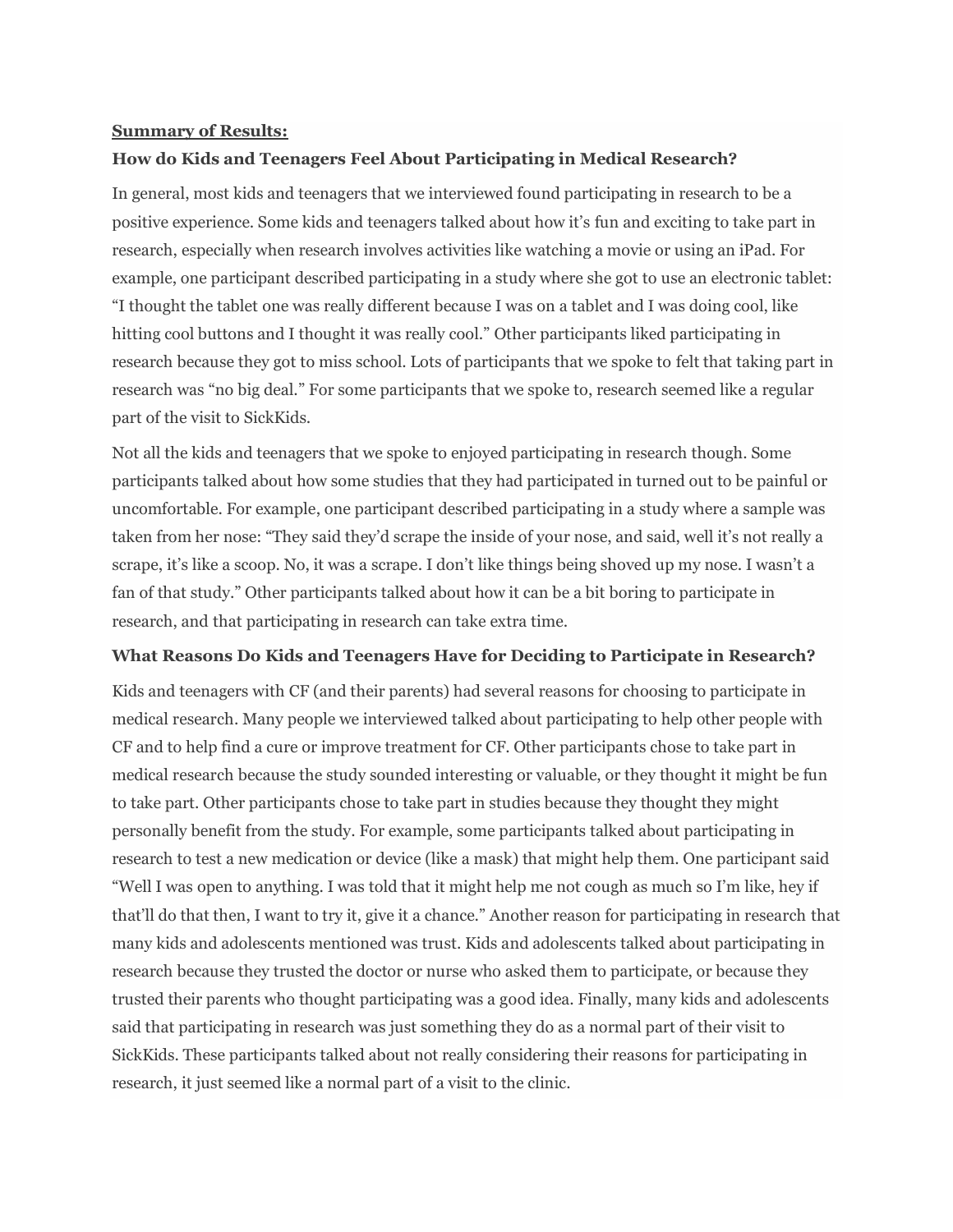# **What Reasons Do Kids and Teenagers Have for Deciding Not to Participate in Research?**

We also asked participants about their reasons for choosing not to participate in research. One of the most common reasons for choosing not to participate in a study was that the study would take up too much time, or they would have to come back to the clinic. For kids with CF and their parents, they often felt like they would like to participate in a study to help out, but they couldn't take any more time off school or work to participate. Another common reason for not wanting to participate in medical research that was mentioned by kids and teenagers was that the study involved a procedure that they didn't like. A lot of kids and teenagers mentioned that they didn't like having blood taken, so they would say no to a study where they had to have extra blood taken. For example, one participant described saying no to a study because she has a fear of blood tests: "One of the studies that I said, I think this was the only one that I said no to was like a good, you know, just come in for like a few blood tests a month and I'm like 'no way.'"A few participants also talked about not liking to take part in research because it is an extra commitment that reminds them of the fact that they have CF.

# **How Do Children and Teenagers With CF Decide Whether or Not to Participate in Research?**

We also asked participants to tell us about how they usually decide whether or not to participate in research. A lot of kids and teenagers that we talked to told us that they talked to their parents to figure out if they should participate or not. For example, one participant talked about how she and her parents made the decision to participate in research together: "It's mostly if my parents say it's ok and if I want to do it then I can do it."Other kids talked about talking to their doctor or the nurses at the clinic to decide if they should participate. Some participants made the decision on their own though, and didn't check with their parents. Other participants said that they would read the consent form and ask the researcher questions to figure out if they wanted to participate. All the participants that we interviewed said that they had never felt pressured to participate in research, and everyone we talked to said that they knew that they had a choice about whether or not to participate.

### **Conclusions**

Overall, we conducted interviews with 19 kids and teenagers with CF (and many parents). Based on these interviews, we found out important information about what kids and teenagers like and dislike about participating in research, why and how they choose to participate, and how they think about research versus treatment. These results show us that kids and teenagers with CF have many different experiences with research. Some kids like participating, whereas others don't – both of these are okay! Kids and teenagers felt free to decide whether or not they wanted to participate in a